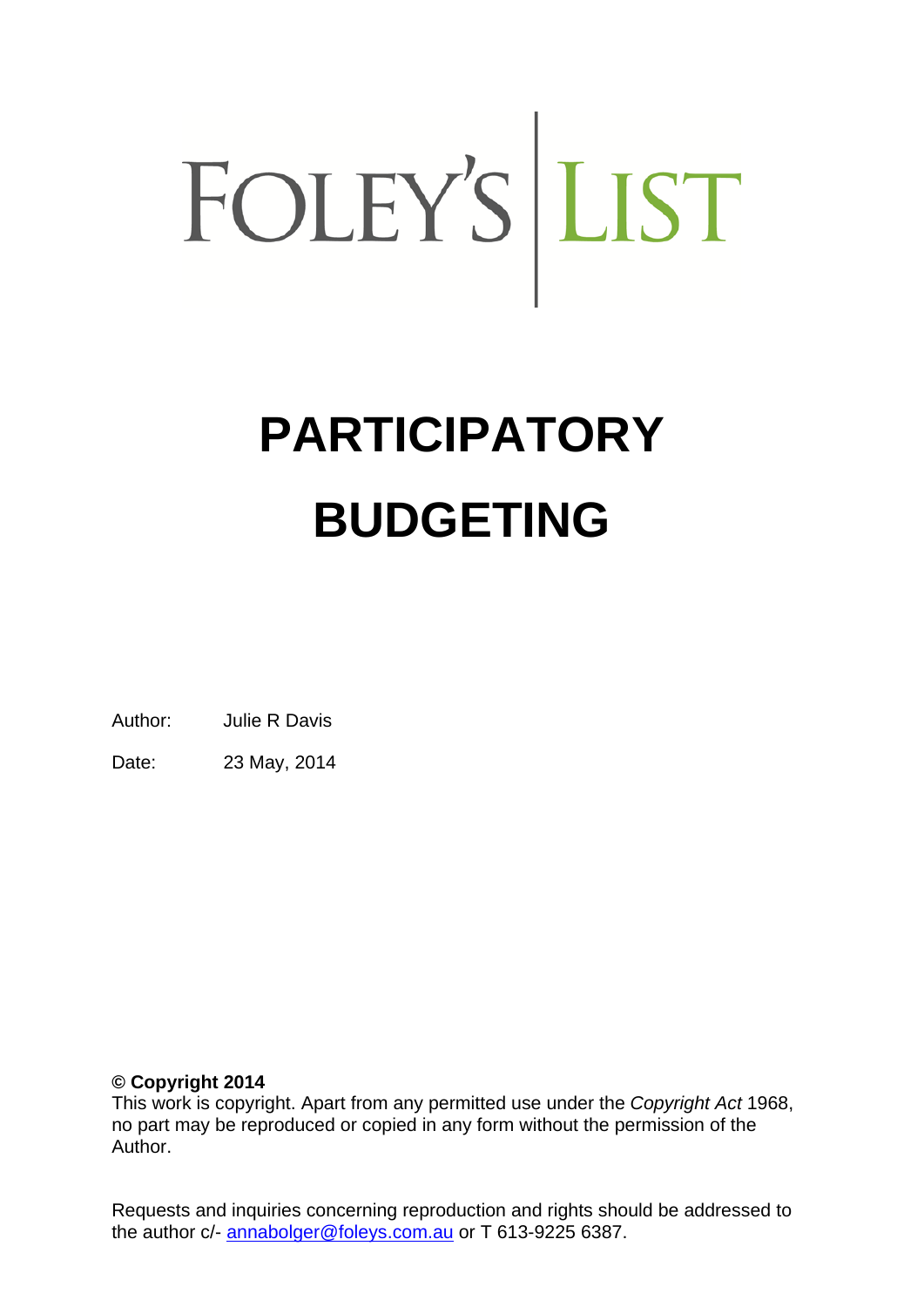### **PARTICIPATORY BUDGETING.**

Darebin City Council has claimed to be the first Council in Victoria to go down the path of participatory budgeting. The introduction of a 5 per cent rate rise and spending on \$32.6m of new infrastructure involves a new way of determining how some of the money will be spent. According to the Mayor, one per cent of rate revenue will provide a \$1m infrastructure fund. A panel of 43 residents will then decide which projects should be short-listed to receive the funding. The make-up of the panel will be determined by consultants. (Leader Community Newspaper, 13 May 2014). Details of the budget process and participatory budgeting investigation can be found at page 24 and following of Council minutes. http://darebin.vic.gov.au/Files/Council\_Meeting\_Agenda\_-\_7\_October\_2013.pdf

Will others follow this model? It is not new, and in fact was first developed in Brazil in 1989. It has the support of UN Habitat and the World Bank.



**(UN-Habitat is the United Nations programme working towards a better urban future. Its mission is to promote socially and environmentally sustainable human settlements development and the achievement of adequate shelter for all).**

### **What is it?**

Participatory budgeting is a process of democratic deliberation and decisionmaking in which ordinary people decide how to allocate part of a municipal or public budget. It allows citizens to identify, discuss and prioritize public spending projects as well as giving them the power to make real decisions about how money is spent.

Participatory budgeting generally involves:

- 1. community members identifying spending priorities and selecting budget delegates
- 2. budget delegates developing specific spending proposals with help from experts
- 3. community members voting on which proposals to fund
- 4. the city or institution implementing the top proposals.

(see www.mav.asn.au)

It is said that PB can: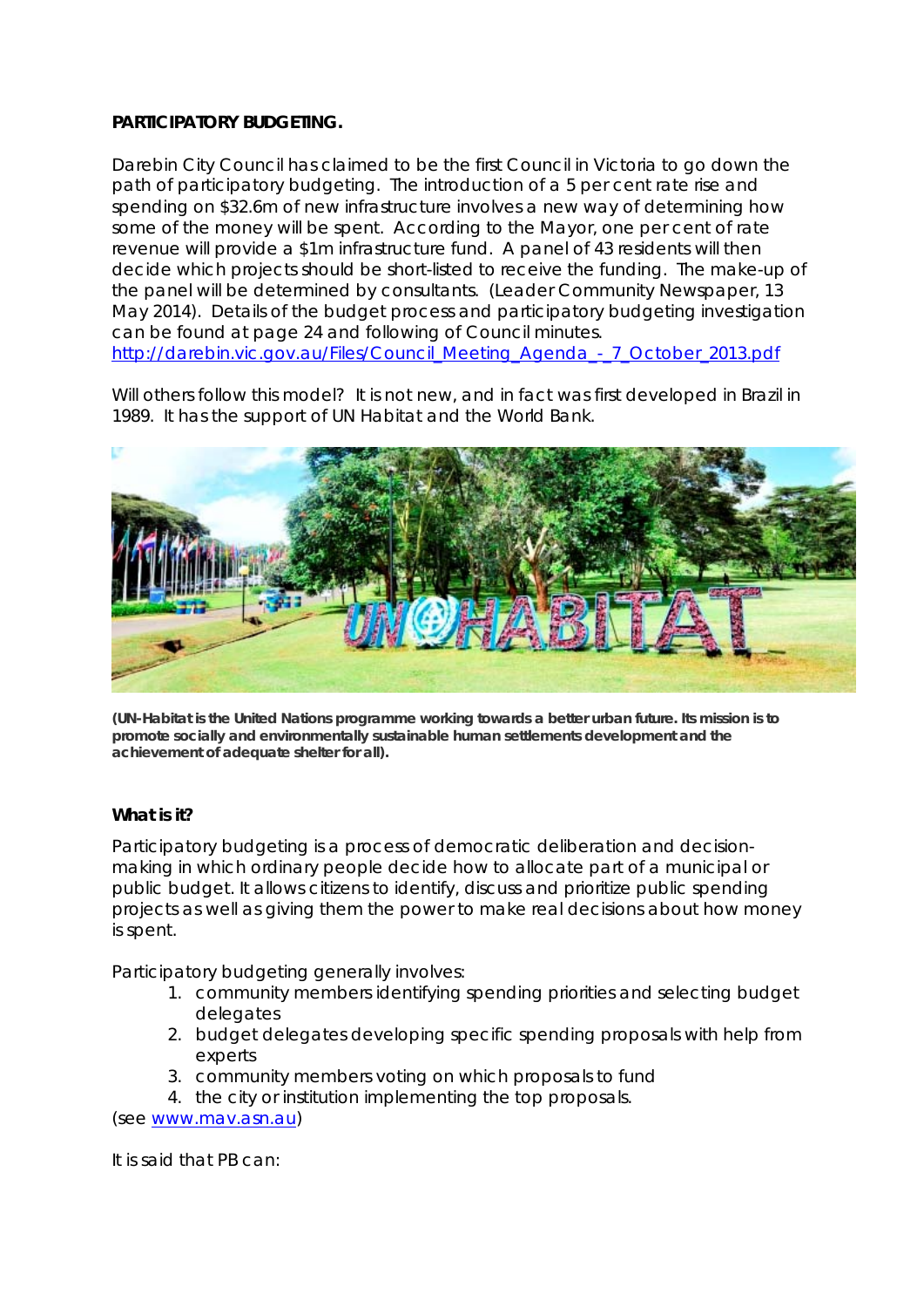- Give community members a say
- Generates social capital
- Makes for better and more equitable decisions
- Develop active and democratic citizens
- Build communities and strengthens community organisations
- Connect organisations with their communities
- Make an organisation more transparent, more accountable and more efficient.

UN Habitat and the World Bank regard participatory budgeting as an innovative financial practice that helps to enhance participation and improve accountability and transparency in administration of financial matters. It is a mechanism to involve and empower people in decisionmaking and more equitable distribution of resources.

It is said that the mechanism of participatory budgeting provides an excellent entry point to promoting the application of principles of good urban governance, especially transparency, within the context of local government finance. The ultimate beneficiaries of participatory budgeting are urban residents, particularly the urban poor, who have a direct input in the allocation of municipal financial expenditure on urban infrastructure and basic services.

## **Purpose**

The objectives of participatory budgeting are:

- To ensure that the finances of the local government are properly accounted for and thus decrease the potential for abuse by individuals both within and outside the system.
- To involve the community, including the lower-income neighbourhoods of the city, in the priority-setting and budgeting process.
- To enhance local democratic culture, nurture civic engagement, and stimulate the development of social capital.

(see unhabitat.org and worldbank.org)